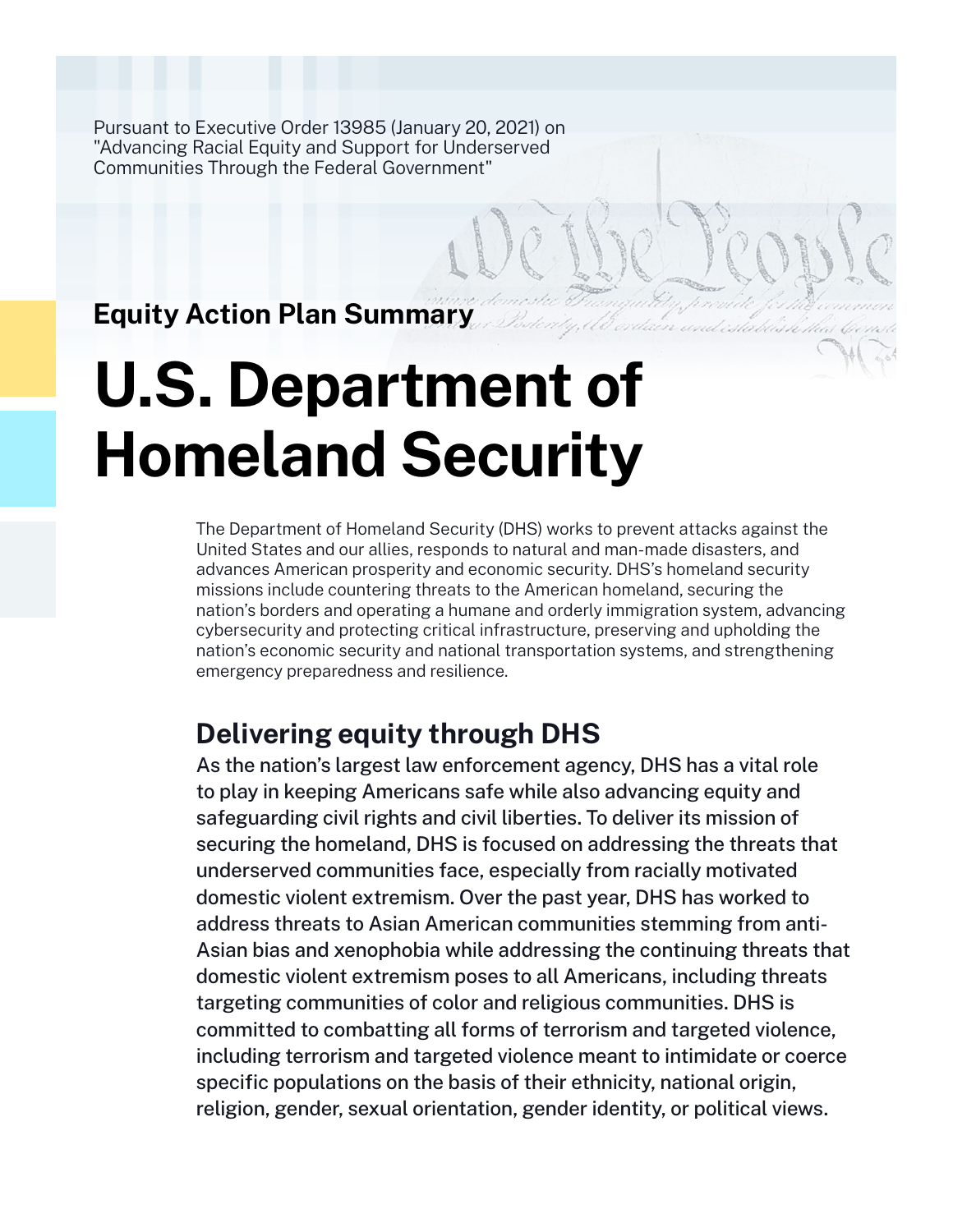DHS also has a vital role to play in advancing equity in our nation's immigration system. DHS is focused on expanding access to humanitarian protection during immigration processing, addressing barriers underserved communities face in the naturalization process, and ensuring that the agency's policies do not cause undue fear among immigrant communities or present other obstacles to immigrants and their families accessing public services available to them.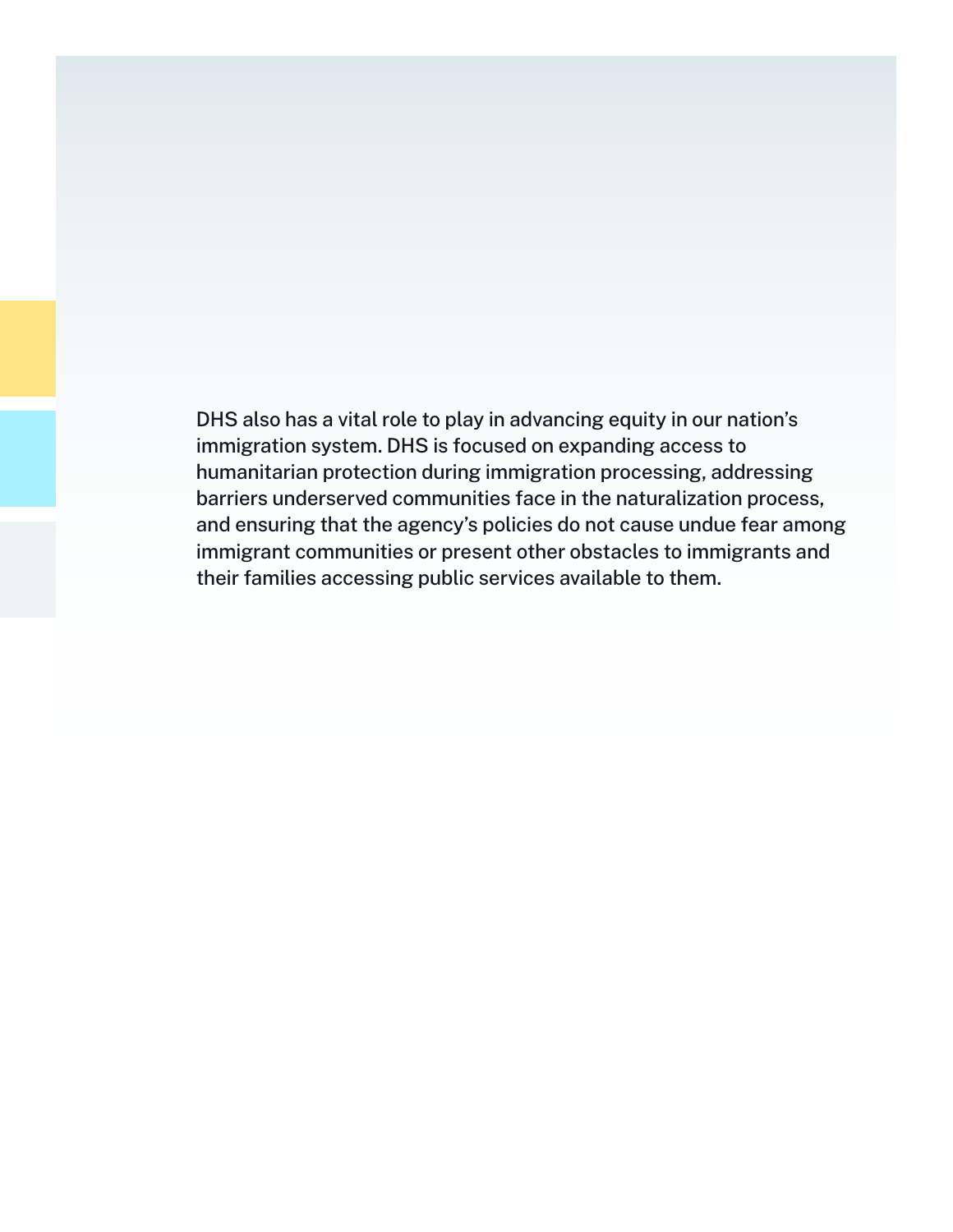### **Address barriers underserved communities face in the naturalization process**

Naturalization is the most significant immigration benefit the United States offers. Over the last decade, United States Citizenship and Immigration Services (USCIS) welcomed more than 8 million naturalized citizens. Naturalization and citizenship encourage full participation in our civic life and democracy and promote integration and inclusion. Rights associated with citizenship include the right to vote, the right to run for elected office, and more. However, USCIS has identified potential barriers to equity for underserved communities that could affect otherwiseeligible individuals' ability to access naturalization services. Those barriers include a lack of resources for individuals with limited English proficiency or individuals with disabilities, complex and lengthy forms that are hard to complete, applications that create barriers for transgender and non-binary individuals, and limited financial resources to assist those seeking naturalization services. These barriers disproportionately impact members of underserved and historically marginalized communities who are seeking U.S. citizenship, in particular individuals of certain national origins and people who live in underserved geographic areas, including rural areas. USCIS is conducting an ongoing comprehensive review of policies, regulations, forms, and operations to identify barriers that may impede access to naturalization by underserved communities and make recommendations on how to remove these barriers.

### **Expand access to humanitarian protection during immigration processing**

U.S. immigration law provides a number of different forms of humanitarian protection, allowing individuals who qualify and are approved to remain in the United States for certain periods of time. For noncitizens fleeing persecution, torture, and other harms, they afford protection from dangerous or life-threatening circumstances. Despite tremendous strides this Administration has made in advancing such protections, barriers to accessing such relief persist, particularly for individuals who speak an indigenous language as their primary language or who are deaf or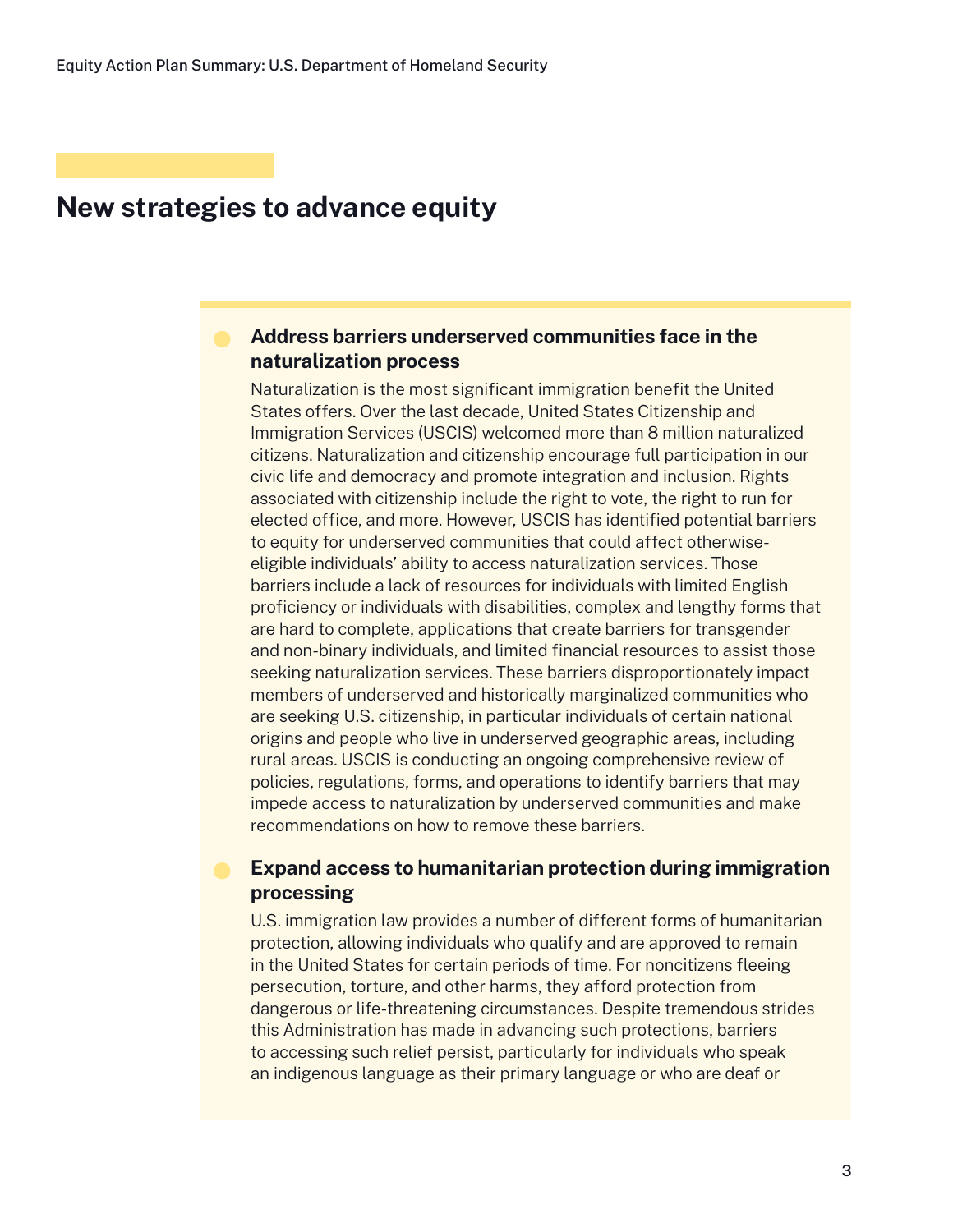hard-of-hearing. DHS will improve access to humanitarian protection during immigration processing by improving language access and translation programs, and by addressing gaps in providing reasonable accommodations to individuals with disabilities, in addition to promoting the availability of sign language interpretation and video relay services for detained noncitizens who are deaf or hard of hearing.

### **Promote economic opportunity for underserved communities through DHS contracting and procurement**

DHS aims to expand federal contracting opportunities for companies that are owned by members of underserved communities, including women, people of color, individuals with disabilities, and individuals with arrest and conviction records, and to ensure that rural communities benefit from DHS contracting and procurement opportunities. DHS has identified that small disadvantaged businesses (SDBs) face unique barriers in accessing DHS contracts, including limited awareness of how to navigate the contracting process and challenges with breaking into areas where existing contracts already exist. To address these barriers, DHS will improve engagement with SDBs through outreach activities and will monitor and increase small business goals.

### **Counter Domestic Violent Extremism (DVE) and targeted violence**

U.S.-based lone actors and small groups, including homegrown violent extremisms and domestic violent extremists (DVEs) who are inspired by a broad range of ideological motivations, pose the most significant and persistent terrorism-related threat to our country. Their ideas are made especially lethal by their easy access to assault weapons and highcapacity magazines and loopholes in the federal gun background check system. DVEs are motivated by various factors, including racial bias, and among DVEs, racially or ethnically motivated violent extremists, including white supremacists, will likely remain the most lethal DVE movement in the homeland. Domestic Violent Extremism and targeted violence are barriers to underserved communities' full participation in society at large. They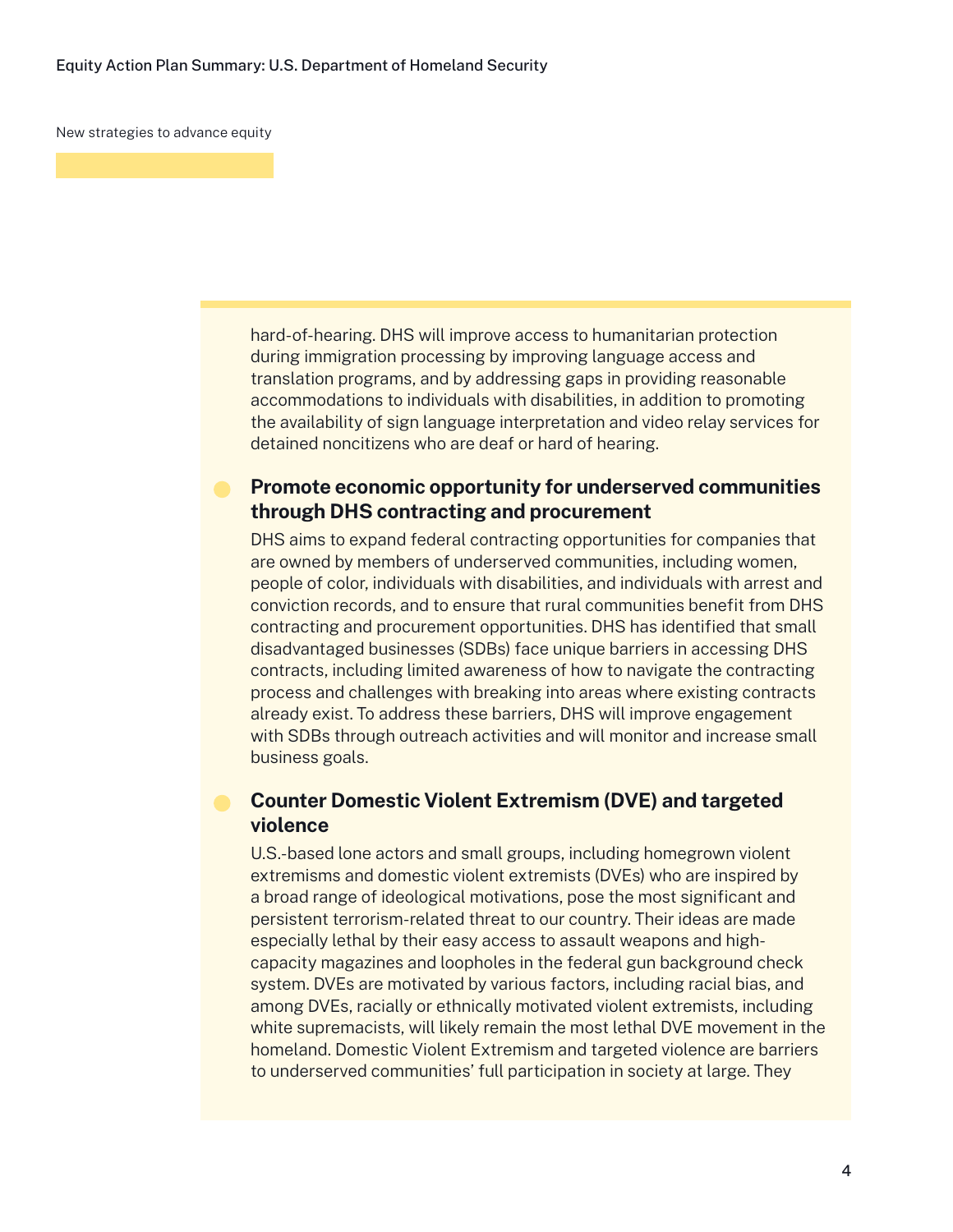pose not just a threat to life and property, but also to the ability of persons in the U.S. to safely exercise their civil rights and civil liberties, especially for religious, ethnic, and racial minority communities. For example, there has been a troubling increase recently in violence toward Asian American communities, the Jewish community, African Americans, and other racial minorities. Similarly, synagogues, mosques, and Black churches have been targets of violent attacks. To address the threat of DVE, DHS will augment efforts to address domestic violent extremism and targeted violence by enhancing programs to empower communities to prevent targeted violence and terrorism, build resilience among communities, and improve the efficiency and effectiveness of ongoing domestic violent extremism programs.

### **Improve the process to file complaints and seek redress in DHS programs and activities**

DHS has procedures in place that enable members of the public to file complaints regarding DHS programs—including allegations of unlawful discrimination in a departmental activity or profiling on the basis of race, national origin, language proficiency, gender, gender identity, disability, or religion—and to seek redress without retaliation. Members of the public may be confused or have insufficient information about their options for filing complaints and seeking redress in DHS programs. Populations disproportionately impacted may include migrant and immigrant communities, persons with limited English proficiency, disaster survivors, persons with disabilities, persons who are unfamiliar with government processes, those with limited access to technology, noncitizens in detention or otherwise in DHS custody, or those who may fear retaliation or other negative impact from filing a complaint. To address these barriers, DHS will enhance communication with the public regarding the right to file complaints concerning DHS programs and to seek redress without retaliation, how these processes work, and what individuals can expect from these processes. In implementing these changes, DHS will work toward providing seamless and comprehensive language access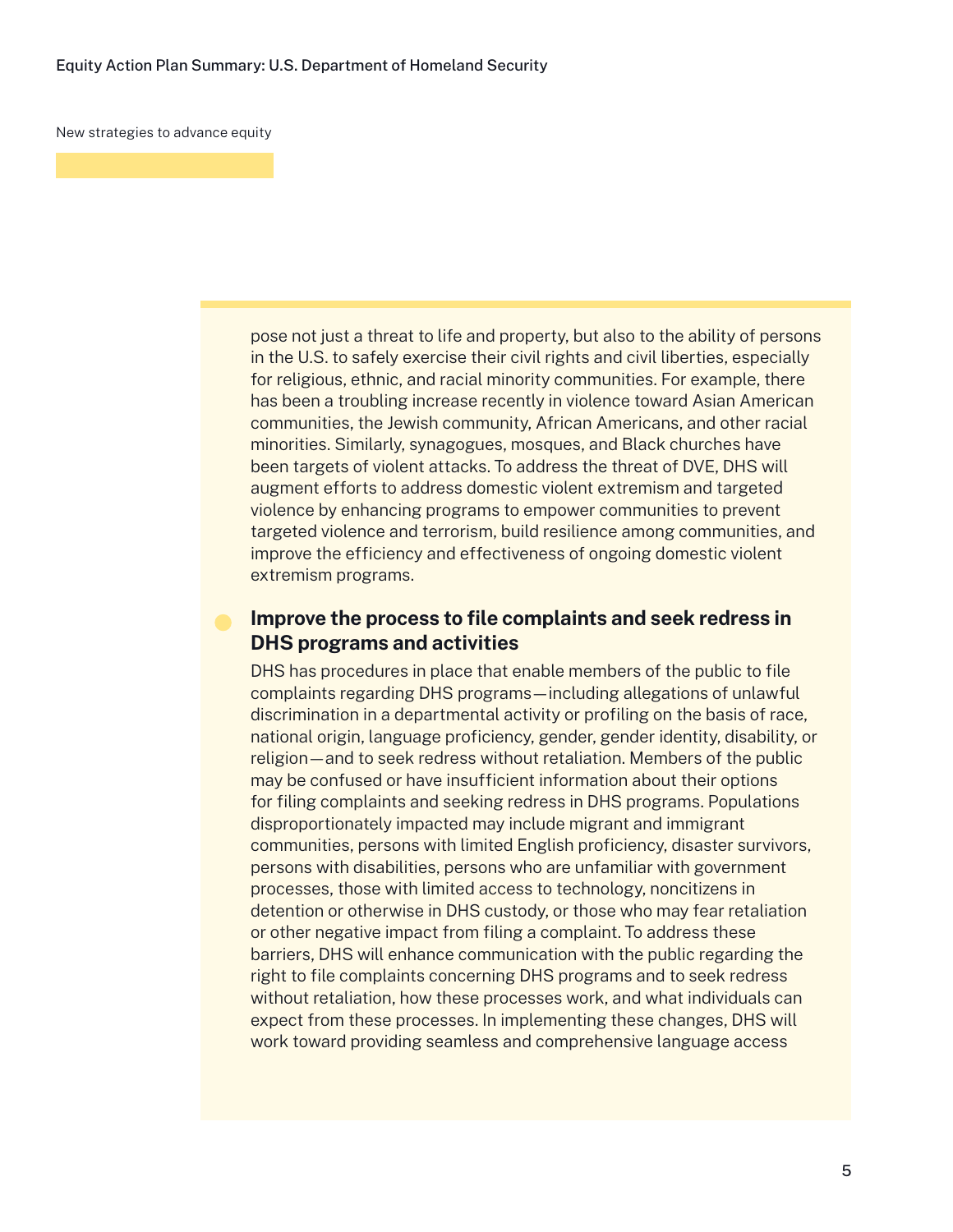to complaint and redress procedures, as well as greater transparency in complaint and redress mechanisms. DHS will also conduct robust and inclusive stakeholder engagement.

### **Ensure underserved communities are equitably served in airport screenings**

Airport security screening is the largest public-facing program operated by the Transportation Security Administration (TSA). Members of the public, especially those from underserved and historically marginalized communities, continue to report concerns regarding racial, ethnic, and religious profiling during the screening process at airport screening checkpoints. Limitations in current screening technology sometimes result in the need for additional screening for individuals wearing religious headwear or with certain hairstyles and individuals with disabilities who are carrying medically necessary liquids. Tribal Nations continue to report that their federally recognized tribal IDs are not consistently accepted by transportation security officers. LGBTQI+ persons and individuals with disabilities face challenges as a result of current screening-technology limitations and security-screening procedures. Currently, on-person screening technology is limited to the binary-gender construct, which may lead to additional—and sometimes more invasive—screening for transgender or gender-nonconforming individuals. To address these barriers, TSA will enhance and standardize training for officers on supporting travelers from multiple underserved and historically marginalized communities, improve screening-technology capabilities to keep travelers safe while also advancing equity for members of underserved communities, and engage with multicultural advocacy and community-based organizations.

### **Expand access to Trusted Traveler Programs**

Millions of travelers pass through U.S. airports of entry every day. Over 10 million travelers are currently enrolled in TSA PreCheck. However, the current application process may limit access for some transgender and non-binary travelers because the form offers only binary gender options,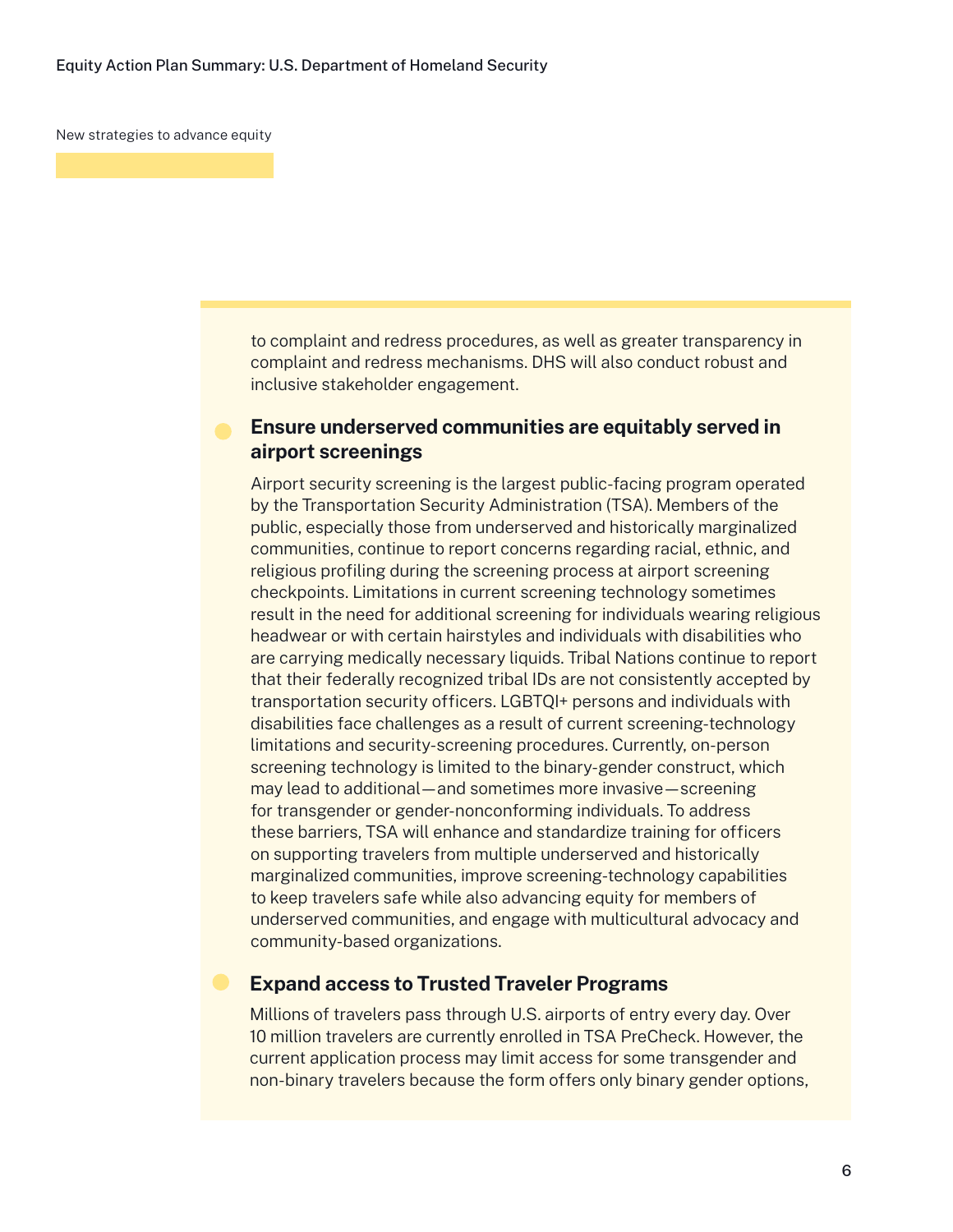and travelers with disabilities report facing accessibility barriers in some PreCheck airport lanes. Additionally, 9.6 million are enrolled in Custom and Border Patrol's (CBP) four trusted traveler programs. However, CBP's trusted traveler application may present difficulties for individuals with limited English proficiency, and CBP is aware of ongoing concerns about inequities in the granting, denial, and revocation of Global Entry membership, including to individuals with arrest and conviction records. DHS has identified several actions to improve equity in these programs while continuing to ensure the safety and security of the traveling public. DHS will improve access to TSA PreCheck for LGBTQI+ persons by expanding gender-identification options so they are no longer binary, ensure that TSA PreCheck lanes at airports are consistently accessible, enhance access to CBP's trusted traveler programs for individuals with limited English proficiency, and address concerns about inequities in membership revocations.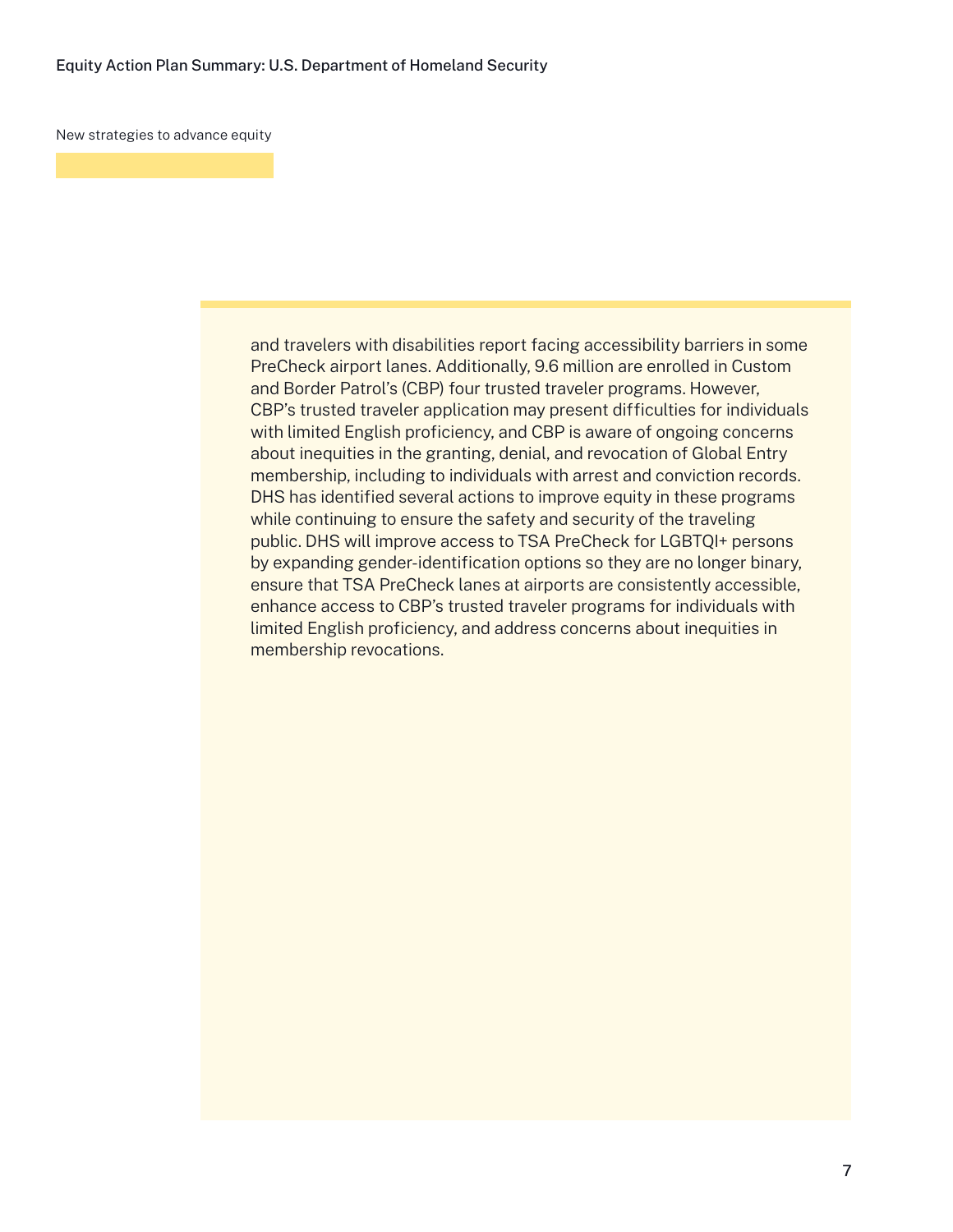# **Building on DHS's progress**

**This equity action plan builds on DHS's progress delivering on equity and racial justice in the first year of the Biden-Harris Administration.**

### **Reversing the Public Charge rule**

On April 12, 2021, the acting Director of U.S. Citizenship and Immigration Services (USCIS) released a letter to interagency partners seeking their support in communicating to the public that the 2019 public charge rule was no longer in effect. The 2019 rule had a chilling effect on immigrants of color and individuals with disabilities with respect to their willingness to seek any form of assistance from the federal government. DHS intends to ensure that the future regulatory proposal does not cause undue fear among immigrant communities or present other obstacles to immigrants and their families accessing public services available to them.

### **Protecting communities against targeted violence**

Although racially and ethnically motivated violent extremism has existed for a long time, it has manifested in new and terrible ways in recent years and has become one of the most lethal threats to the homeland. The Office for Civil Rights and Civil Liberties has worked closely with DHS intelligence, policy, and law enforcement agencies and offices to ensure that DHS's resources can achieve this mission. The National Terrorism Advisory System has issued several bulletins since January 2021 to address the threat of racially motivated violent extremism and recommitted DHS to preventing violent acts meant to intimidate or coerce specific populations on the basis of race, ethnicity, national origin, religion, gender, sexual orientation, gender identity, or political views.

### **Addressing anti-Asian bias, xenophobia, and violence**

In March 2021, DHS launched the DHS Asian American, Native Hawaiian, and Pacific Islander (AA and NHPI) Task Force, led by the Office for Civil Rights and Civil Liberties, in response to concerns raised by AA and NHPI communities after the tragic Atlanta spa shootings. Now known as the Domestic Violent Extremism Equity Task Force, it is composed of senior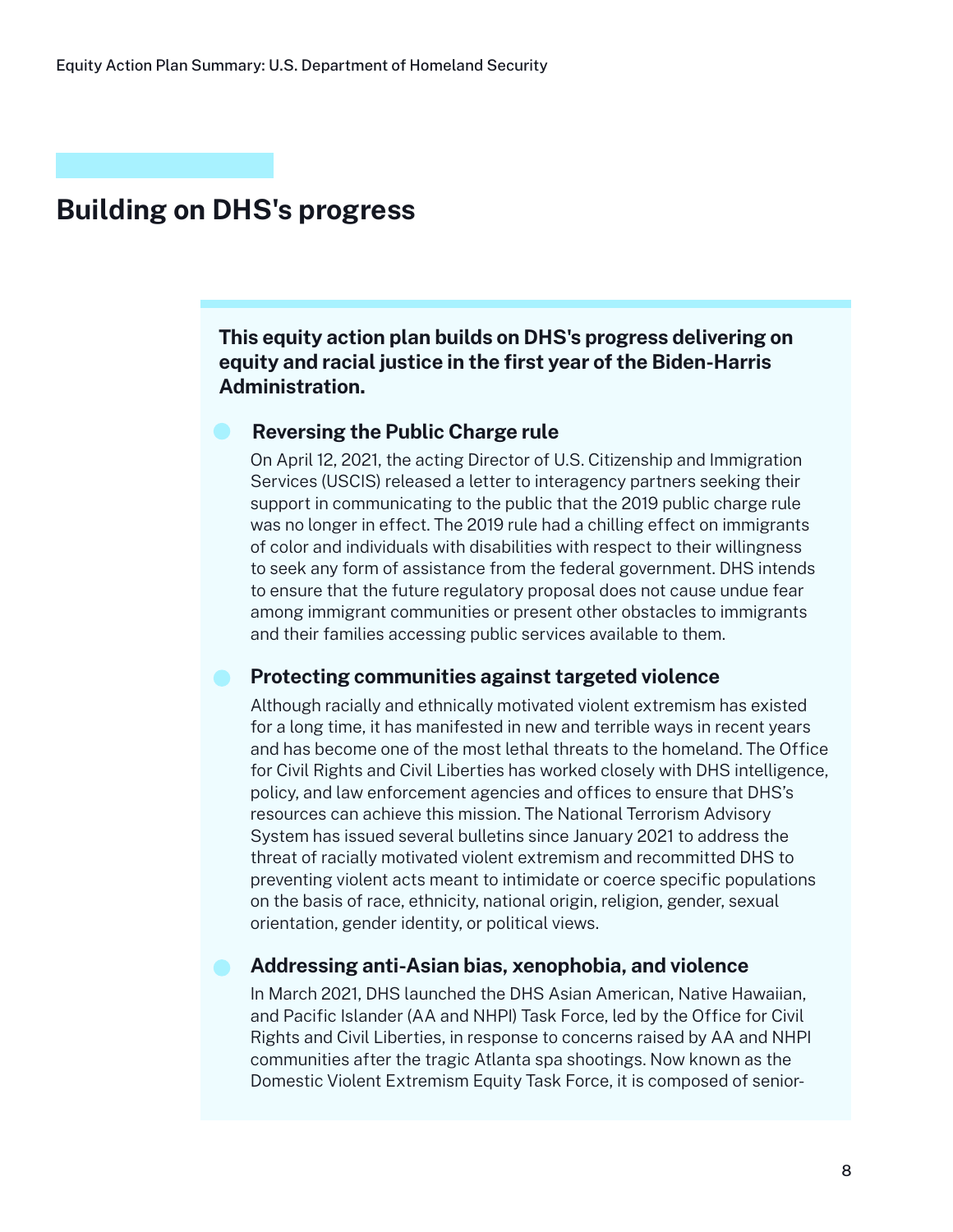Building on DHS's progress

level officials from across DHS. The task force developed an initial package of 16 deliverables to address anti-Asian violent extremism and expand equity and opportunities for AA and NHPI communities. The task force will continue to address the concerns of communities facing the largest threats from domestic violent extremism.

### **Establishing a Law Enforcement Coordination Council**

Secretary Mayorkas announced the establishment of the DHS Law Enforcement Coordination Council – the Department's first unified law enforcement coordination body – to promote best practices in its law enforcement activities. DHS is the largest law enforcement agency in the federal government, and the Council will ensure more fair, equitable, and impartial policing, as well as officer and community safety. Central to the Council's efforts are equity considerations, including adhering to rigorous protection of civil rights and civil liberties. The Council will also employ a data-driven focus on preventing implicit bias, assessing use of force, and advancing policies that support mental health and increased community trust.

## **Advancing equity in CBP and ICE operations near protected areas**

Secretary Mayorkas issued a new comprehensive policy limiting enforcement actions by Immigration and Customs Enforcement (ICE) and CBP in or near certain protected areas. The memorandum explains, "We can accomplish our enforcement mission without denying or limiting individuals' access to needed medical care, children access to their schools, the displaced access to food and shelter, people of faith access to their places of worship, and more." Under this first-ever policy for both CBP and ICE, enforcement actions should not be taken in or near a location that would restrain people's access to essential services or engagement in essential activities.